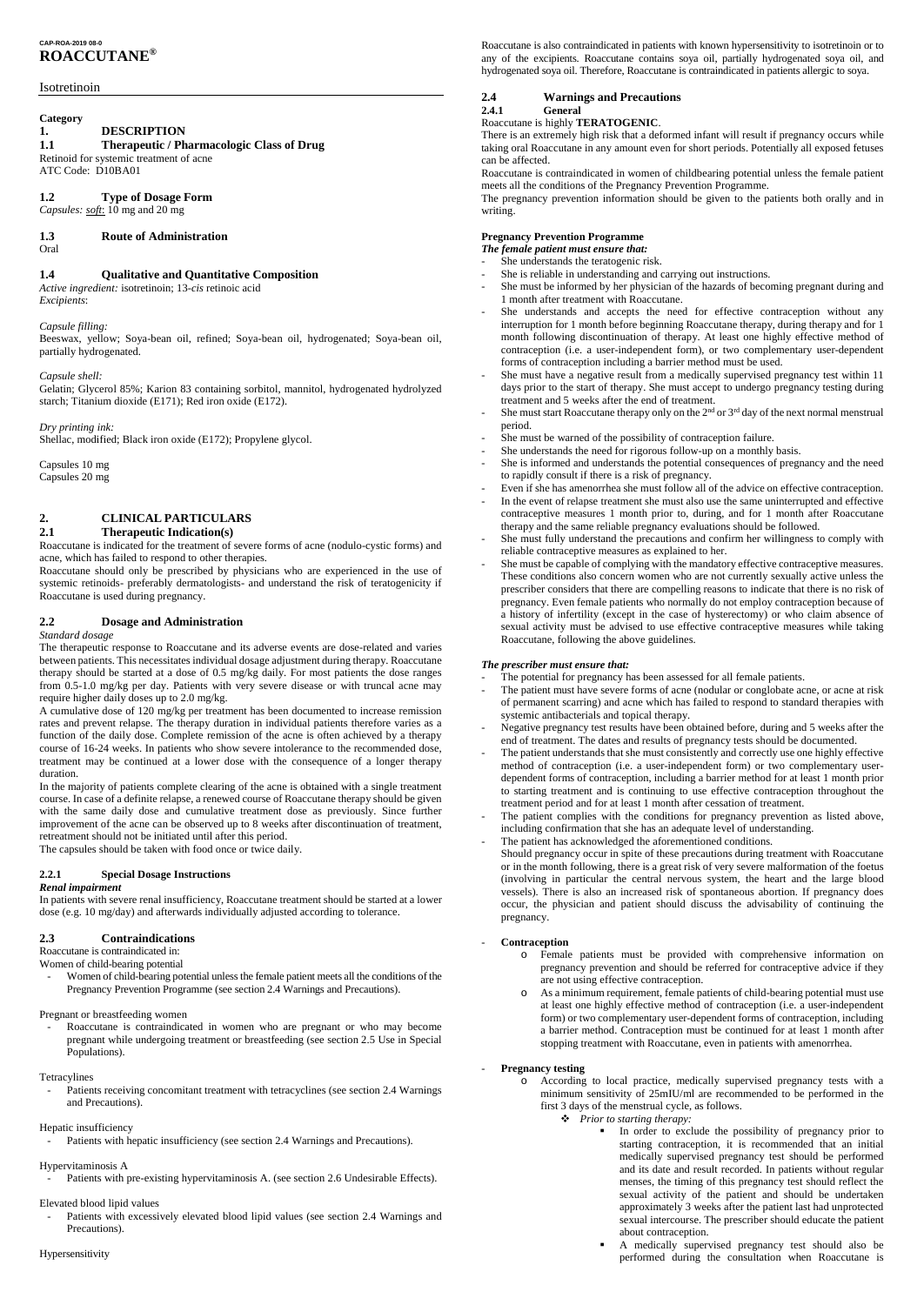prescribed or in the 3 days prior to the visit to the prescriber, and should have been delayed until the patient had been using effective contraception for at least 1 month. This test should ensure the patient is not pregnant when she starts treatment with Roaccutane.

- v *Follow-up visits:*
	- Follow-up visits should be arranged at 28 day intervals. The need for repeated medically supervised pregnancy tests every month should be determined according to local practice including consideration of the patient's sexual activity and recent menstrual history (abnormal menses, missed periods or amenorrhea). Where indicated, follow-up pregnancy tests should be performed on the day of the prescribing visit or in the 3 days prior to the visit to the prescriber.
- v *End of treatment:*
	- Five weeks after stopping treatment, women should undergo a final pregnancy test to exclude pregnancy.

#### **Educational material**

In order to assist prescribing physicians, pharmacists and patients in avoiding foetal exposure to Roaccutane, the manufacturer provides a Pregnancy Prevention Programme consisting of the following material to reinforce the warnings about the drug's teratogenicity and emphasise the mandatory need for reliable contraception in female patients of child-bearing potential:

#### *For physicians:*

- Physician's Checklist/Acknowledgement Form for Prescribing to Female patients

### *For patients:*

Patient Reminder Card

#### *For pharmacists:*

Pharmacist's Checklist - Guidance for dispensing Roaccutane

Full patient information about the teratogenic risk and the strict pregnancy prevention measures as specified in the Pregnancy Prevention Programme should be given by the physician to all patients, both male and female.

#### *Male patients:*

The available data suggest that the level of maternal exposure from the semen and seminal fluid of the patients receiving Roaccutane is not of a sufficient magnitude to be associated with the teratogenic effects of Roaccutane.

Male patients should be reminded that they must not share their medication with anyone, particularly not females.

#### *Additional precautions*

Microdosed progesterone preparations (minipills) may be an inadequate method of contraception during Roaccutane therapy.

Patients should be instructed never to give this medicinal product to another person and to return any unused capsules to their pharmacist for disposal.

Donation of blood by patients should be avoided during and within 1 month after cessation of Roaccutane treatment to prevent an accidental exposure and the potential risk to the foetus of a pregnant transfusion recipient.

#### *Psychiatric disorders*

Depression, depression aggravated, anxiety, aggressive tendencies, mood alterations, psychotic symptoms and very rarely, suicidal ideation, suicide attempts and suicide have been reported in patients treated with Roaccutane (see section 2.6 Undesirable Effects). Particular care needs to be taken in patients with a history of depression and all patients should be monitored for signs of depression and referred for appropriate treatment if necessary. However, discontinuation of Roaccutane may be insufficient to alleviate symptoms and therefore further psychiatric or psychological evaluation may be necessary. Awareness by family or friends may be useful to detect mental health deterioration.

#### *Skin and subcutaneous tissue disorders*

Acute exacerbation of acne is occasionally seen during the initial period but this subsides with continued treatment, usually within 7-10 days, and usually does not require dose adjustment.

Exposure to intense sunlight or to UV rays should be avoided. Where necessary a sunprotection product with a high protection factor of at least SPF 15 should be used.

Aggressive chemical dermabrasion and cutaneous laser treatment should be avoided in patients on Roaccutane and for a period of 5-6 months after the end of treatment because of the risk of hypertrophic scarring in atypical areas and more rarely hyper- or hypopigmentation in treated areas. Wax epilation should be avoided in patients on Roaccutane therapy and at least for a period of 6 months after treatment due to the possibility of epidermal stripping, scarring or dermatitis. Concurrent administration of Roaccutane with topical keratolytic or exfoliative anti-acne agents should be avoided as local irritation may increase.

Patients should be advised to use a skin-moisturizing ointment or cream and a lip balm from the start of treatment as Roaccutane is likely to cause dryness of the skin and lips.

There have been post-marketing reports of severe skin reactions (e.g., erythema multiforme (EM), Stevens-Johnson syndrome (SJS), and toxic epidermal necrolysis (TEN)) associated with Roaccutane use. These events may be serious and result in death, life threatening events, hospitalization, or disability. Patients should be monitored closely for severe skin reactions and discontinuation of Roaccutane should be considered if warranted.

#### *Eye disorders*

Dry eyes, corneal opacities, decreased night vision, keratitis, blepharitis and conjunctivitis usually resolve after discontinuation of therapy. Dry eyes can be helped by the application of a lubricating eye ointment or by the application of tear replacement therapy. Due to the possible occurrence of keratitis, patients with dry eyes should be monitored. Patients experiencing visual difficulties should be referred for an expert ophthalmological examination and withdrawal of Roaccutane considered. Intolerance to contact lenses may occur which may necessitate the patient to wear glasses during treatment.

Decreased night vision has occurred during Roaccutane therapy and in rare instances has persisted after discontinuation of therapy (see section 2.6 Undesirable Effects). Because the onset in some patients was sudden, patients should be advised of this potential problem and warned to be cautious when driving or operating any vehicle at night. Visual problems should be carefully monitored.

#### *Musculo-skeletal and connective tissue disorders*

Myalgia, arthralgia and increased serum creatine phosphokinase may occur and may be associated with reduced tolerance to vigorous exercise (see section 2.6 Undesirable Effects]. Isolated instances of raised serum CPK values have been reported in patients receiving Roaccutane, particularly those undertaking vigorous physical activity.

Bone changes, including premature epiphyseal closure, hyperostosis and calcifications of tendons and ligaments have occurred after several years of administration at high doses for treating disorders of keratinization. The dose levels, duration of treatment and total cumulative dose in these patients generally far exceeded those recommended for the treatment of acne. Therefore, a careful evaluation of the risk/benefit ratio should be carried out in every patient and administration restricted to severe cases of acne.

#### *Benign intracranial hypertension*

Rare cases of benign intracranial hypertension "pseudotumor cerebri" have been reported, some of which involved concomitant use of tetracyclines (see section 2.4.5 Interactions with Other Medicinal Products and other Forms of Interaction). Signs and symptoms of benign intracranial hypertension include headache, nausea and vomiting, visual disturbances and papilledema. Patients who develop benign intracranial hypertension should discontinue Roaccutane immediately.

Therefore, concomitant treatment with tetracyclines should be avoided.

#### *Hepatobiliary disorders*

Liver function or enzymes should be checked before and 1 month after the start of treatment, and subsequently at 3 months intervals unless more frequent monitoring is clinically indicated. Transient and reversible increases in liver transaminases have been reported. In many cases these changes have been within the normal range and values have returned to baseline levels during treatment. However, when transaminase levels exceed the normal levels, reduction of the dose or discontinuation of treatment may be necessary.

#### *Lipid metabolism*

Serum lipids (fasting value) should also be checked, before and 1 month after the start of therapy, and subsequently at 3 months interval unless more frequent monitoring is clinically indicated. The serum lipid values usually return to normal on reduction of the dose or discontinuation of treatment. The changes in serum lipids may also resolve in response to dietary measures.

It is recommended to control clinically significant serum triglyceride elevations, since levels in excess of 800 mg/dl or 9 mmol/l are sometimes associated with acute pancreatitis, which is known to be potentially fatal (see section 2.6 Undesirable Effects). Hence, Roaccutane should be discontinued if uncontrolled hypertriglyceridemia or symptoms of pancreatitis occur.

#### *Gastrointestinal disorders*

Roaccutane has been associated with inflammatory bowel disease (including regional ileitis) in patients without a prior history of intestinal disorders. Patients experiencing severe (hemorrhagic) diarrhea should discontinue Roaccutane immediately.

#### *Allergic reactions*

Anaphylactic reactions have been rarely reported and only after previous topical exposure to retinoids. Allergic cutaneous reactions are reported infrequently. Serious cases of allergic vasculitis, often with purpura (bruises and red patches) of the extremities and extracutaneous involvement have been reported. Severe allergic reactions necessitate interruption of therapy and careful monitoring.

#### *High-risk patients*

In high risk patients with diabetes, obesity, alcoholism or lipid metabolism disorder undergoing treatment with Roaccutane, more frequent checks of serum values for lipids and/ or blood glucose may be necessary.

In known or suspected diabetics, frequent determination of blood glucose levels is recommended. Elevated fasting blood sugars have been reported, and new cases of diabetes have been diagnosed during Roaccutane therapy.

# **2.4.2 Drug Abuse and Dependence**

Not applicable.

#### **2.4.3 Ability to Drive and Use Machines**

Decreased night vision has occurred during and after discontinuation of Roaccutane therapy. Because the onset in some patients was sudden, patients should be advised of this potential problem and warned to be cautious when driving or operating any machine at night (see section 2.4 Warnings and Precautions).

### **2.5 Use in Special Populations 2.5.1 Females and Males of Reproductive Potential** *Fertility*

Isotretinoin, in therapeutic dosages, does not affect the number, motility and morphology of sperm and does not jeopardise the formation and development of the embryo on the part of the men taking isotretinoin. See section *3.3.3 Impairment of Fertility.*

# *Pregnancy Testing*

Females of reproductive potential must undergo pregnancy testing before initiation of treatment with Roaccutane, during treatment and 5 weeks after the end of treatment. See section *2.4.1 Warnings and Precautions - Pregnancy Prevention Programme*

#### *Contraception*

As Roaccutane is teratogenic, females of reproductive potential must comply with the Pregnancy Prevention Program. See section *2.4.1 Warnings and Precautions - Pregnancy Prevention Programme.*

Females of reproductive potential must use at least one highly effective method of contraception (i.e. a user-independent form) or two complementary user-dependent forms of contraception. Contraception must be used for at least 1 month prior to starting treatment, throughout treatment, and continued for at least 1 month after stopping treatment with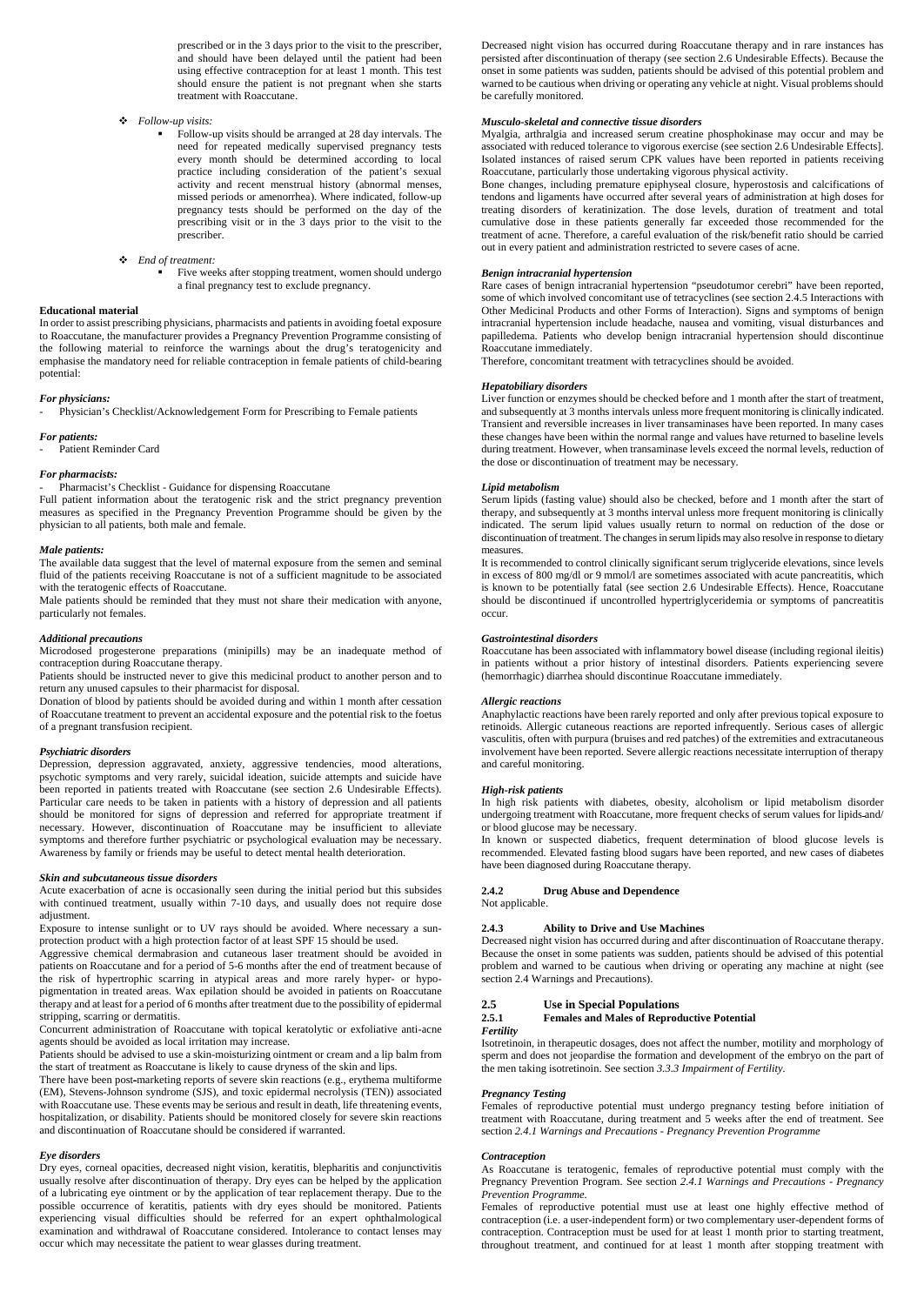Roaccutane, even in patients with amenorrhea. See section *2.4.1 Warnings and Precautions - Pregnancy Prevention Programme*

### **2.5.2 Pregnancy**

**Pregnancy is an absolute contraindication to treatment with Roaccutane. Women of child bearing potential should comply with the Pregnancy Prevention Programme. If pregnancy does occur, during treatment with Roaccutane or within one month following treatment, there is a great risk of very severe and serious malformation of the foetus.**

See section *2.3 Contraindications.*

#### *Risks to the Developing Embryo/Foetus*

The foetal malformations associated with exposure to Roaccutane include central nervous system abnormalities (hydrocephalus, cerebellar malformation/abnormalities, microcephaly), facial dysmorphia, cleft palate, external ear abnormalities (absence of external ear, small or absent external auditory canals), eye abnormalities (microphthalmia), cardiovascular abnormalities (conotruncal malformations such as tetralogy of Fallot, transposition of great vessels, septal defects), thymus gland abnormality and parathyroid gland abnormalities. There is also an increased incidence of spontaneous abortion.

If pregnancy occurs in a woman treated with Roaccutane, treatment must be stopped and the patient should be referred to a physician specialised or experienced in teratology for evaluation and advice. See section *2.4.1 Warnings and Precautions - Pregnancy Prevention Programme.*

#### **2.5.3 Lactation**

As Roaccutane is highly lipophilic, the passage of the drug in human milk is very likely. Because of the potential for adverse effects, the use of Roaccutane is contraindicated in nursing mothers.

### **2.5.4 Pediatric Use**

The use of Roaccutane in pediatric patients less than 12 years of age has not been studied. Roaccutane may affect long bone growth in children who are still growing. The use of Roaccutane for the treatment of severe recalcitrant nodular acne in pediatric patients age 12 to 17 years should be given careful consideration, especially for those patients where a known metabolic or structural bone disease exists. Clinical study has shown that Roaccutane, at a dose of 1mg/kg/day given in two divided doses, was effective in treating recalcitrant nodular acne in patients age 13 to 17 years.

### **2.5.5 Renal Impairment**

Severe renal insufficiency and renal failure do not affect the pharmacokinetics of isotretinoin. Therefore, Roaccutane can be given to patients with renal insufficiency. However, it is recommended that patients are started on a low dose and titrated up to the maximum tolerated dose (see section 2.2.1 Special Dosage Instructions).

#### **2.5.6 Hepatic Impairment**

See section 2.4.1 Warnings and Precautions: General

### **2.6 Undesirable Effects**

**2.6.1 Clinical Trials**

#### *Summary of Safety Profile*

Some of the side effects associated with the use of Roaccutane are dose-related. With the recommended dosage, the risk/benefit ratio is generally acceptable considering the severity of the disease. The side effects are generally reversible after altering the dose or discontinuation of treatment, however, some may persist after treatment has stopped.

The adverse reactions listed below reflect the experience from investigational studies of Roaccutane, and the post-marketing experience. The relationship of some of these events to Roaccutane therapy is unknown. Many of the side effects and adverse reactions seen in patients receiving Roaccutane are similar to those described in patients taking very high doses of vitamin A (dryness of the skin and mucous membranes, e.g. of the lips, nasal passage, and eyes).

### *Symptoms associated with hypervitaminosis A*

The following symptoms are the most frequently reported undesirable effects with Roaccutane: dryness of the skin, dryness of the mucosa e.g. of the lips, cheilitis, the nasal mucosa (epistaxis), the pharynx (hoarseness), the eyes (conjunctivitis, reversible corneal opacities and intolerance to contact lenses).

### *Skin and appendages disorders*

Exanthema, pruritus, facial erythema/dermatitis, sweating, pyogenic granuloma, paronychia, nail dystrophy, increased formation of granulation tissue, persistent hair thinning, reversible alopecia, acne fulminans, hirsutism, hyperpigmentation, photosensitivity, photoallergic reactions, skin fragility. Acne flare occurs at the start of treatment and persists for several weeks.

#### *Musculo-skeletal system disorders*

Myalgia (muscle pain) with or without elevated serum CPK values (see section 2.4 Warnings

and Precautions), arthralgia (joint pain), hyperostosis, arthritis, calcification of ligaments and tendon and other bone changes, reduced bone density, back pain, epiphyses, premature fusion, tendinitis.

### *Psychiatric and central nervous system disorders*

Behavioral disorders, depression (see section 2.4 Warnings and Precautions), suicide attempt, suicide, headache, increased intracranial pressure (pseudotumor cerebri), seizures. Although a causal relationship has not been established, particular care needs to be taken in patients with a history of depression and all patients should be monitored for signs of depression and referred for appropriate treatment if necessary.

### *Rare (may affect up to 1 in 1,000 people):*

Depression, depression aggravated, aggressive tendencies, anxiety, mood alterations.

*Very rare (may affect up to 1 in 10,000 people):* Suicide, suicide attempt, suicidal ideation, psychotic disorder, abnormal behavior.

#### *Sensory disorders*

Isolated cases of visual disturbances, photophobia, dark-adaptation disturbances (decreased night vision), rarely color vision disturbances (reversible upon discontinuation), lenticular cataract, keratitis, blurred vision, blepharitis, conjunctivitis, eye irritation, papilledema as sign of benign intracranial hypertension, impaired hearing at certain frequencies have been reported.

#### *Gastro-intestinal system disorders*

Nausea, severe diarrhea, inflammatory bowel disease such as colitis, ileitis, and hemorrhage have been reported to occur. Patients treated with Roaccutane, especially those with high triglyceride levels, are at risk of developing pancreatitis. Fatal pancreatitis has been rarely reported (see section 2.4 Warnings and Precautions).

#### *Liver and biliary system disorders*

Transient and reversible increases in liver transaminases, some cases of hepatitis. In many such cases the changes have been within the normal range and values have returned to baseline levels during treatment. In other cases, however, it has been necessary to reduce the dose or discontinue treatment with Roaccutane.

# *Respiratory system disorders*

Bronchospasm has been rarely reported; sometimes in patients with a pre-history of asthma.

#### *Disorders of the blood*

Decrease in white blood cell count, neutropenia, disorders of red blood cell parameters (such as decrease in red blood cell count and hematocrit, elevation of sedimentation rate), increase in platelet or decrease in platelet count (thrombocytopenia), anemia.

#### *Laboratory findings*

Increase in serum triglyceride and cholesterol levels, decrease in HDL, hyperuricemia. Rare cases of elevated blood glucose have been reported, and new cases of diabetes have been diagnosed (see section 2.4 Warnings and Precautions).

#### *Resistance mechanism disorders*

### *(Infections)*

Local or systemic infections due to gram-positive microorganisms (*Staphylococcus aureus*).

#### *Miscellaneous reactions*

Lymphadenopathy, hematuria, and proteinuria, vasculitis (for example Wegener's granulomatosis, allergic vasculitis), allergic responses, systemic hypersensitivity, glomerulonephritis.

### **2.6.2 Postmarketing Experience**

During the post-marketing period, erythema multiforme, Stevens-Johnson syndrome, and toxic epidermal necrolysis have been reported with Roaccutane (see section 2.4 Warnings and Precautions).

Serious cases of rhabdomyolysis, often leading to hospitalization and some with fatal outcome, have been reported, particularly in those undertaking vigorous physical activity. Sexual dysfunction including erectile dysfunction and decreased libido have also been reported.

### **2.7 Overdose**

Signs of hypervitaminosis A could appear in cases of overdose. Evacuation of the stomach may be indicated in the first few hours after overdosage.

### **2.8 Interactions with other Medicinal Products and other Forms of Interaction**

Concurrent therapy with Roaccutane and vitamin A must be avoided, as symptoms of hypervitaminosis A may be intensified.

Rare cases of benign intracranial hypertension "pseudotumor cerebri" have been reported, some of which involved concomitant use of tetracyclines. Therefore, concomitant treatment with tetracyclines should be avoided (see section 2.4 Warnings and Precautions).

### **3. PHARMACOLOGICAL PROPERTIES AND EFFECTS**

# **3.1 Pharmacodynamic Properties**

#### **3.1.1 Mechanism of Action**

Isotretinoin, the active ingredient of Roaccutane, is a synthetic stereoisomer of all-trans retinoic acid (tretinoin). The exact mechanism of action of Roaccutane has not yet been elucidated in detail, but it has been established that the improvement observed in the clinical picture of severe acne is associated with suppression of sebaceous gland activity and a histologically demonstrated reduction in the size of the sebaceous glands. Furthermore, a dermal antiinflammatory effect of isotretinoin has been established.

## **3.1.2 Clinical / Efficacy Studies**

Hypercornification of the epithelial lining of the pilosebaceous unit leads to shedding of corneocytes into the duct and blockage by keratin and excess sebum. This is followed by formation of a comedone and, eventually, inflammatory lesions. Roaccutane inhibits proliferation of sebocytes and appears to act in acne by re-setting the orderly program of differentiation. Sebum is a major substrate for the growth of *Propionibacterium acnes* so

that reduced sebum production inhibits bacterial colonisation of the duct.

## **3.2 Pharmacokinetic Properties**

Since the kinetics of isotretinoin and its metabolites are linear, its plasma concentrations during therapy can be predicted from single dose data. This property also provides some evidence that the activity of hepatic drug metabolising enzymes is not induced by isotretinoin.

## **3.2.1 Absorption**

The absorption of isotretinoin from the gastro-intestinal tract is variable: the absolute bioavailability of isotretinoin has not been determined, since the compound is not available as an intravenous preparation for human use, but extrapolation from dog studies would suggest a fairly low and variable systemic bioavailability. In acne patients at steady state, peak blood concentrations (Cmax) of 310 ng/ml (range: 188-473 ng/ml) were observed 2-4 hours after dosing with 80 mg/day isotretinoin under fasting conditions. Plasma concentrations of isotretinoin are about 1.7 times those of blood concentrations due to poor penetration of isotretinoin into red blood cells.

When isotretinoin is taken with food, the bioavailability is doubled relative to fasting conditions.